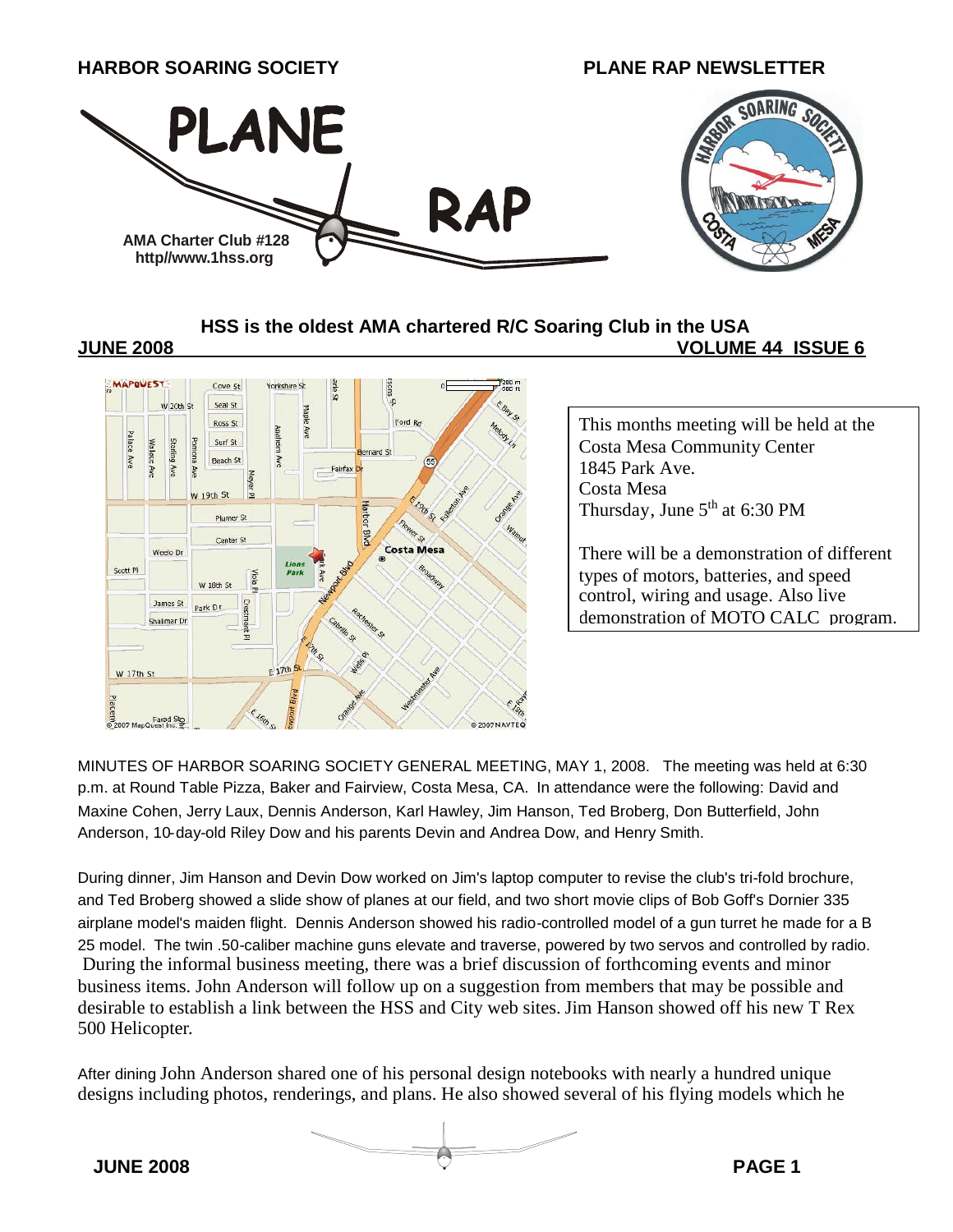#### **HARBOR SOARING SOCIETY PLANE RAP NEWSLETTER**

described as mostly free-flight "sketch" models of planned RC projects. His first was a 40-year old Cox .020-powered Superman (he is now designing a "full-scale" ducted-fan, 3-D capable superhero); followed by various e-powered models including; a Tomahawk missile (body was a cardboard mailing tube!); a ducted-fan Aurora super-stealth SCRAM jet; a small mid-prop UAV flying wing (one of several concept designs he developed for Hobbico); a seated duffer flying his desk! (A free flight prototype of a unique 3- D indoor/outdoor RC); and a ducted-fan version of Burt Rutan's Space Ship One (the round portals are left open to serve as the fan intake). After the meeting we adjourned to the parking lot where John demonstrated the fast but very flat glide of his Space Ship One model. While at Fairview, he usually flies simple RC models; but he occasionally test flies some of his more far-out creations including his various unique aircraft subjects as well as pterodactyls, bats, eagles, bugs and such.

John noted that it may be possible for us to establish a link-up between Costa Mesa city's web site and our own HSS web site.

In the parking lot afterward, John showed how well the "rocket ship" flew by tossing it in a straight, flat glide to the other side of the pavement -- about 60 feet before it stopped.

Respectfully submitted,

Ted Broberg, Secretary pro-tem



J. Hanson's Trex 500 D. Anderson's B-25 turret J. Anderson flying his Desk

### **HSS ELECTRIC FUN FLY**

On Saturday May 10<sup>th</sup> HSS held its annual fun fly and swap meet. We entertained the people who attended with two fun fly events the Limbo and a Runway landing contest. The Limbo took its toll on some of the airplanes much to the enjoyment of the on lookers, 1<sup>st</sup> place went to Henry Smith closely followed by Larry Koch, 3<sup>rd</sup> went to Bret Bayless. The Runway landing contest was somewhat challenging with a brisk cross wind. In spite of the wind some decent scores were posted.  $1^{st}$  place Micah Zirhel with a score of 204,  $2^{nd}$  place Larry White with a score of 167. A fun time was had by all. Also once again Karl served his world famous HSS Dogs with fixings for a reasonable price.

Yours truly Jim Hanson C.D.

**JUNE 2008 PAGE 2**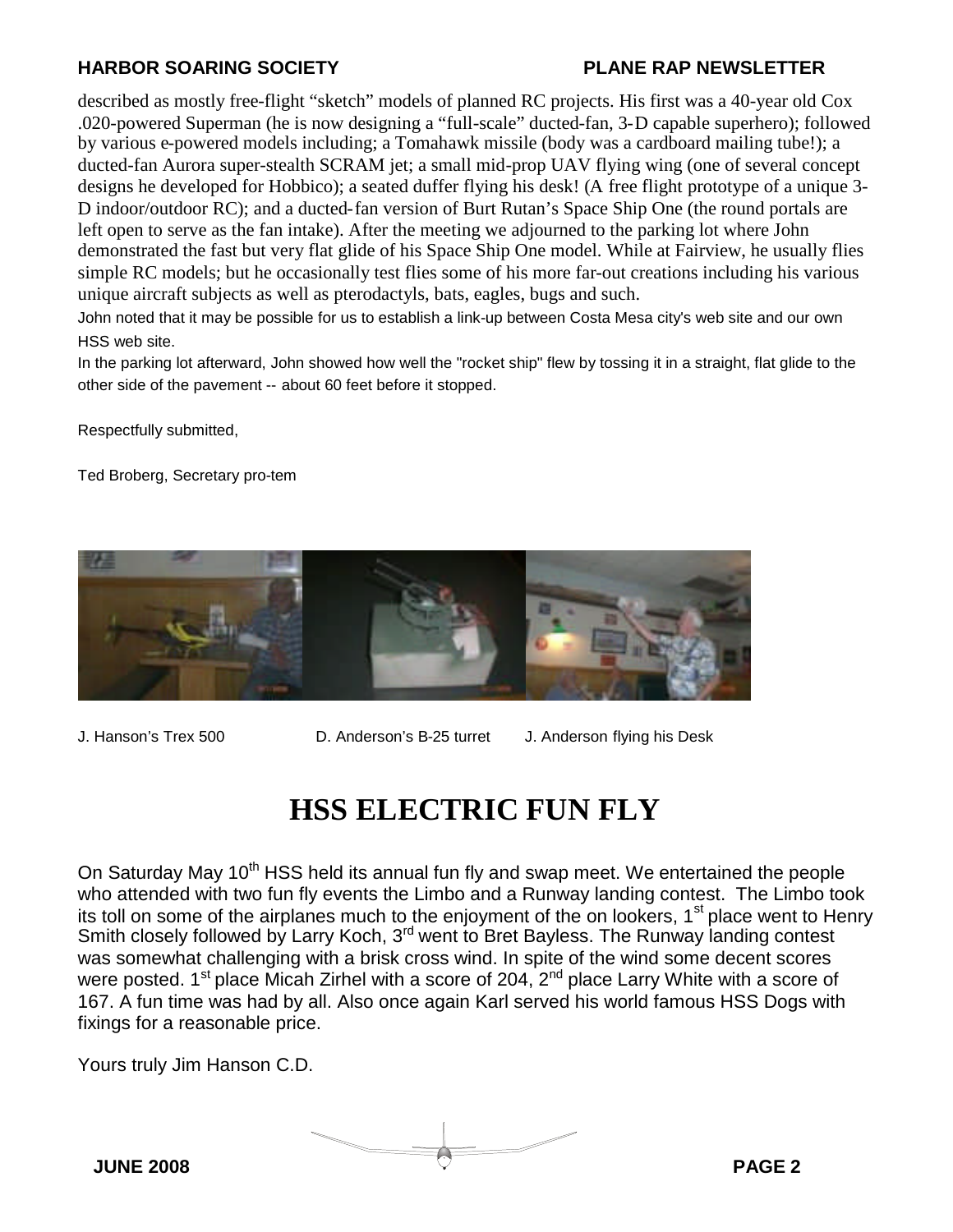#### **HARBOR SOARING SOCIETY PLANE RAP NEWSLETTER**



Fun Fly Limbo Contest Limbo winner Henry Smith III (left side of picture) congratulating second place winner Larry Koch Missed attempt, going away with part of the limbo tape!

I don't make the jokes. I just watch the government and report the facts.-Will Rogers

#### **Upcoming Events**

June  $6^{\text{th}} - 8^{\text{th}}$  San Fernando Valley Flyers First Annual "Western States Electric Fun Fly" Sepulveda Dam flying field. [http://www.westernefly.com](http://www.westernefly.com/)

Saturday June 10<sup>th</sup> RES/woody sailplane contest, to be held at Fairview Park.

August 24<sup>th</sup> HSS at SWSA, SC<sup>2</sup> TD, Jim Hanson CD. Go to [http://www.sc-2.org](http://www.sc-2.org/) for map

**JUNE 2008 PAGE 3**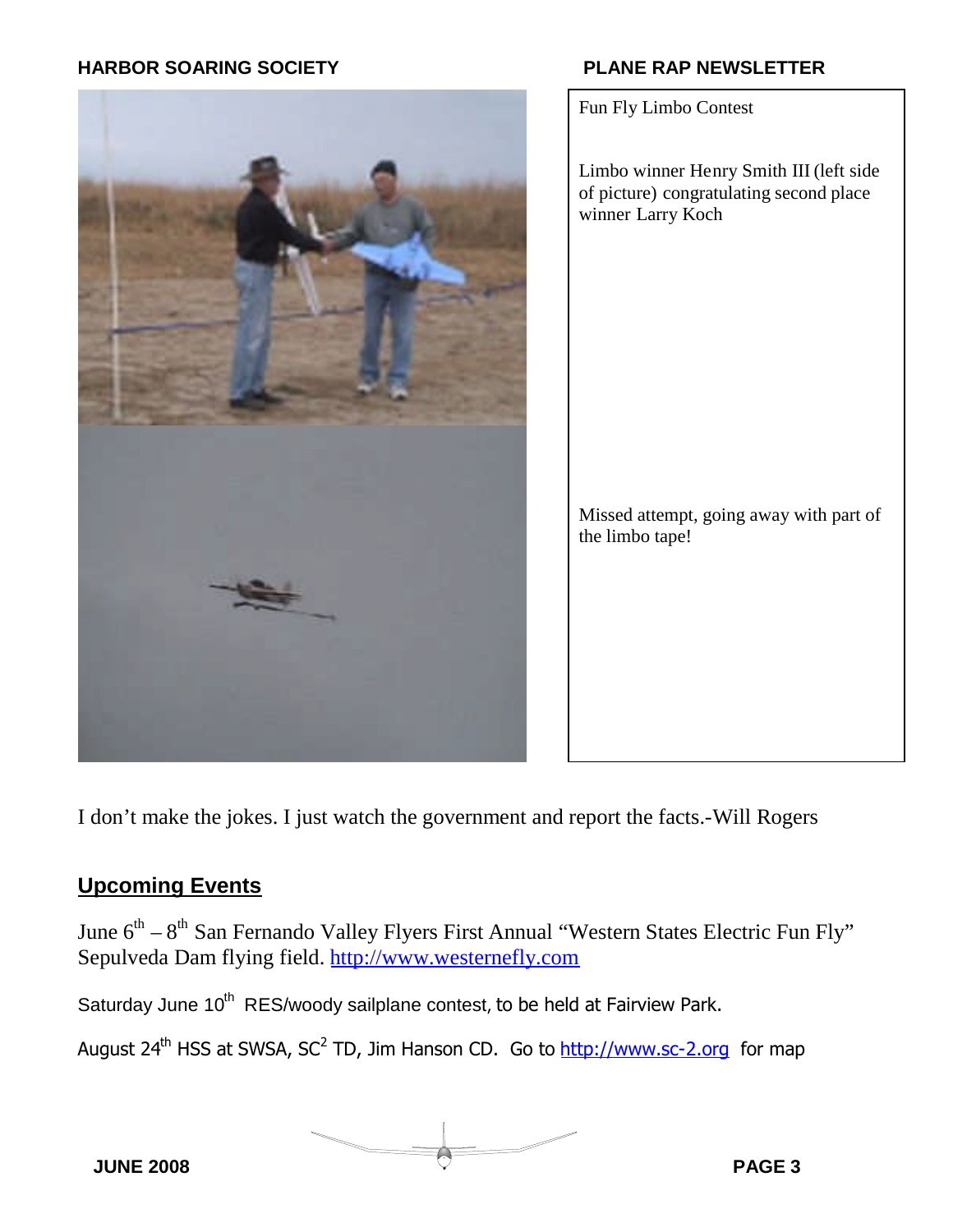#### **Items of interest**

**From Larry Tuohino. OCSA President**

**Best Soaring Simulator yet ? <http://www.cumulus-soaring.com/condor.htm>**

**If you love P-51's and their pilots, go to <http://www.grayeagles.org/video.htm>**

Suppose you were an idiot. And suppose you were a member of Congress….. But then I repeat myself. – Mark Twain

#### **Hello fellow Club Members:**

Karl Hawly is looking for anyone who is willing to speak, do a show and tell, or a how to demonstration, on any topics related to our hobby, at one of our club meetings. Any persons interested contact Karl Hawley at (949) 574-9379 or talk to him at the flying field.

#### **Classified Ads** *If you wish to place a free ad in our news letter contact our editor Gary Gullikson! See list of Club officers.*

Tim Beegan, HSS Member: Do you have a need for machine work? I can do small parts for R/C planes. Call me at (949) 646-6285 or see me at the field for consulting.

Tom Copp At f3x.com has a selection of electric A.R.F. Kits available at great prices if you are interested contact him @ 949- 645-7032 e-mail [tom@f3x.com.](mailto:tom@f3x.com)

Chris Johnson has a Century Swift 16 Helicopter for sale no electronics \$150.00 call (714) 329- 6984.

**JUNE 2008 PAGE 4**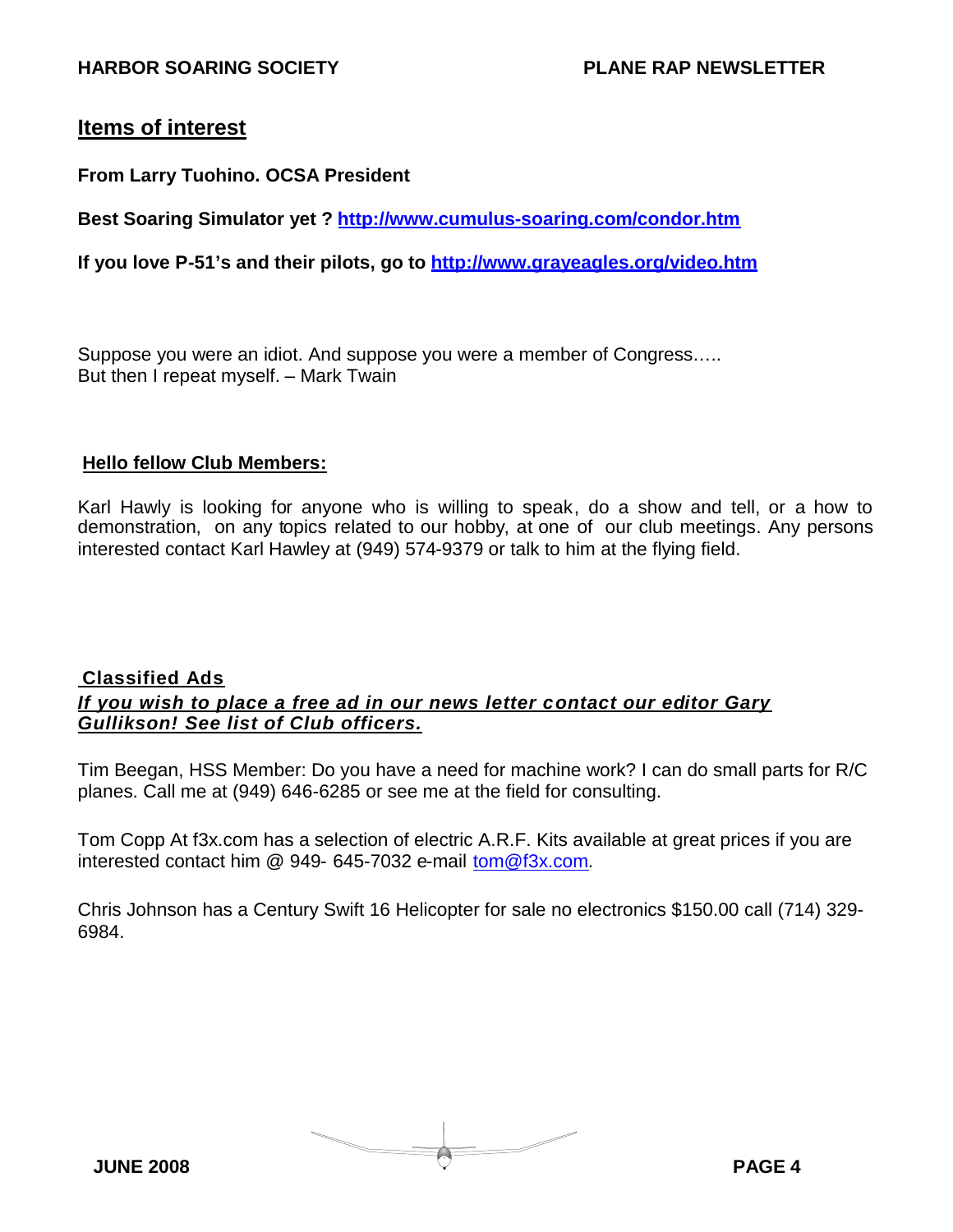#### **HSS Sponsors**

The following companies are the proud sponsors of Harbor Soaring Society. They give us special offers. In return, please support them, and mention that you saw them advertised in the HSS Plane Rap newsletter.



**JUNE 2008 PAGE 5**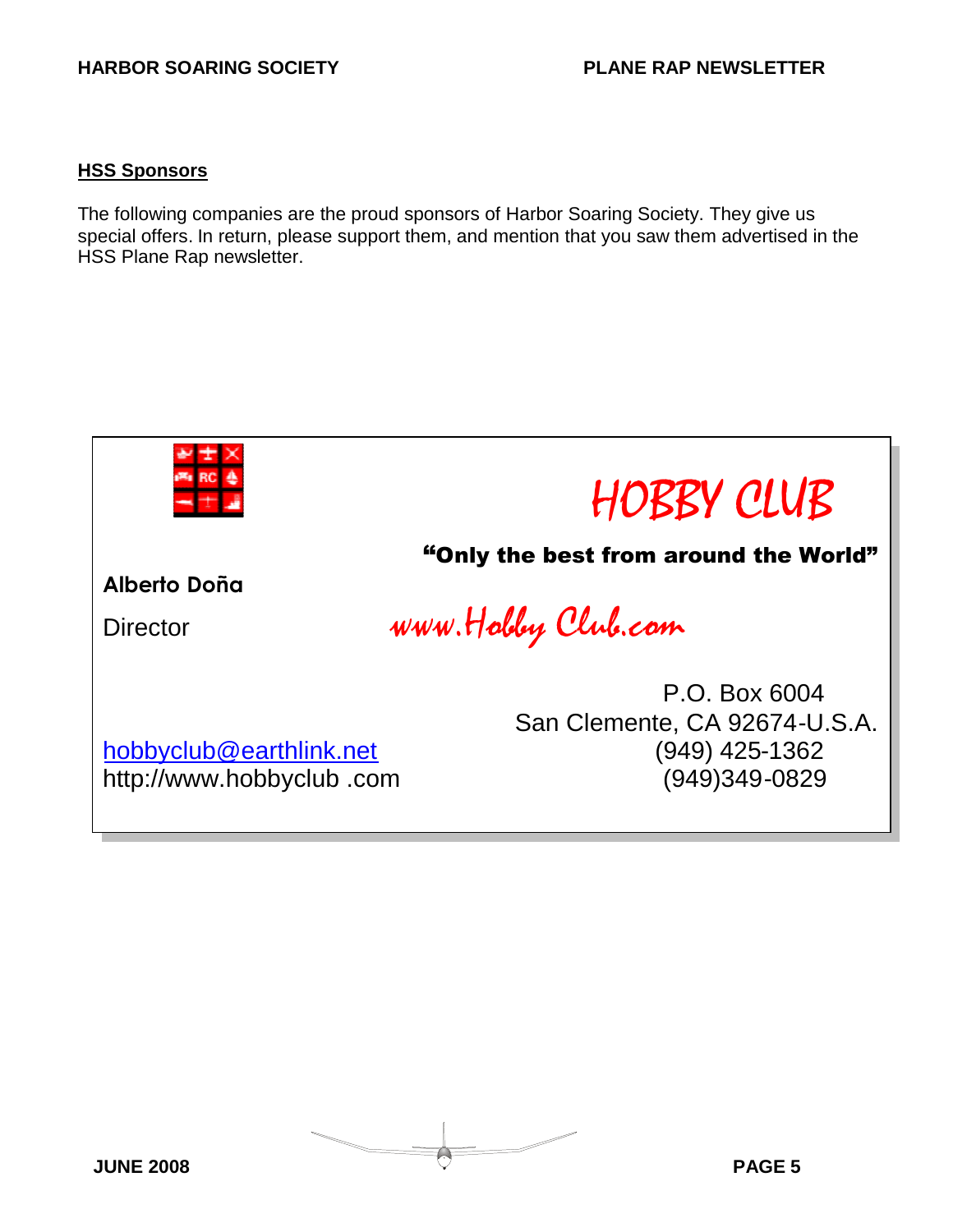# **COMPOSITE SPECIALTIES F3X.COM**

IMPORTER OF WORLD CLASS F3B/F3F/F3J COMPETITION SOARING MSCHINES Tom Copp (949)645-7032 tom@f3x.com



**JUNE 2008 PAGE 6**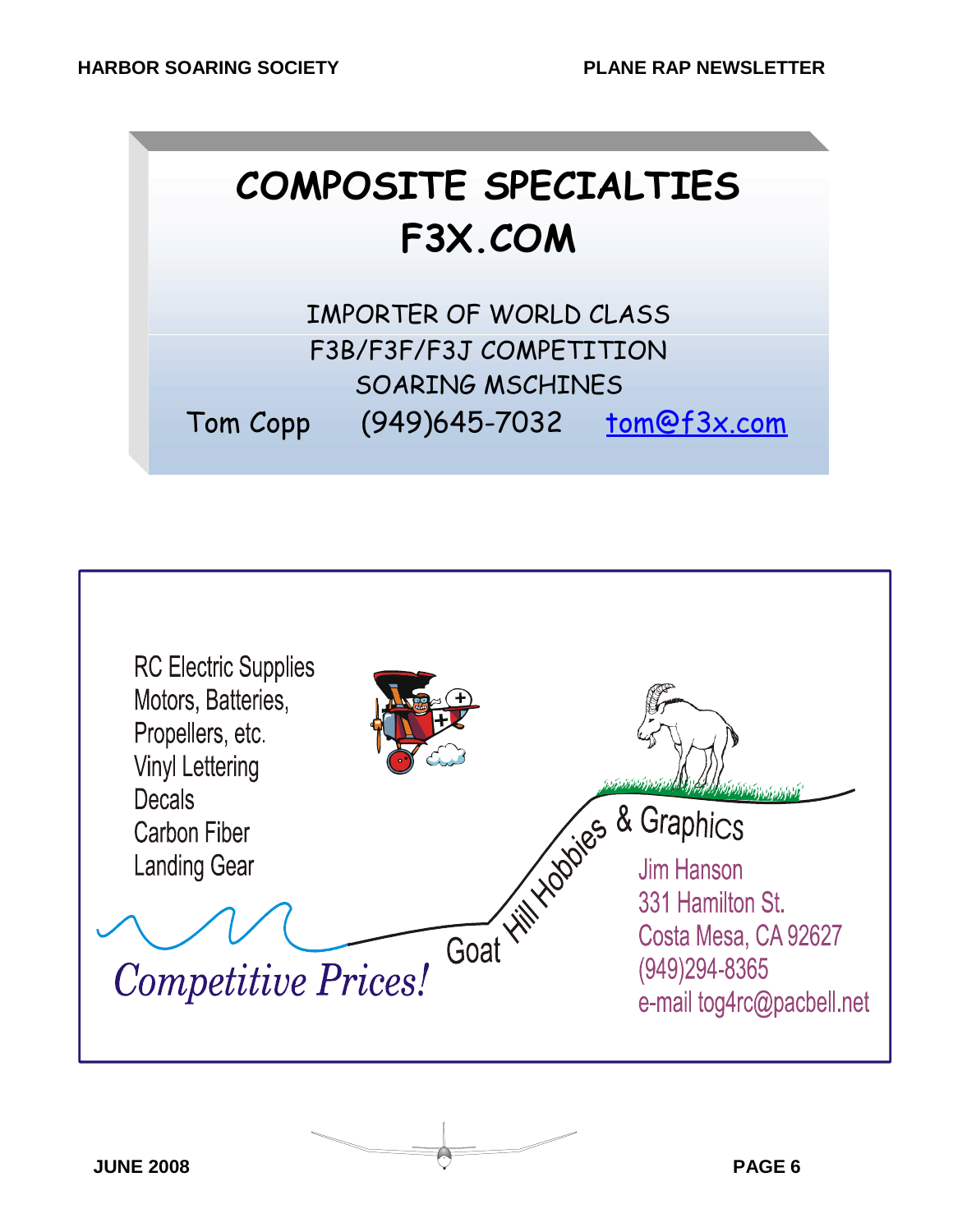# **ROB'S R/C HOBBIES**

# **Sales / Parts / Repair**

## **Radio Control Airplanes, Helicopers, and Cars.**

7441 Garden Grove Blvd. Garden Grove (2 blocks w/o Beach Blvd.) (714) 372-2777

All Club members with proof of club membership i.e. membership card will get a 7&3/4% discount on part and accessories. Also check out our everyday low prices.

#### **HARBOR SOARING SOCIETY OFFICERS FOR 2008**

Vice President Karl V. Hawley (949) 574-9379 Treasurer Jim Hanson (949) 294-8365 [tog4rc@pacbell.net](mailto:tog4rc@pacbell.net) Safety Officer Mark Gund (949) 510-7260 boatmark@yahoo.com Assistant Safety Officer Karl V. Hawley (714) 574-9379 Webmaster Berkeley Green (949) 370-2755 [AMA826255@gmail.com](mailto:AMA826255@gmail.com)

President Jim Hanson (949) 294-8365 [tog4rc@pacbell.net](mailto:tog4rc@pacbell.net)

Secretary John Anderson (949) 723-1556 a71673.1300@netzero.net Contest Coordinator Ross Thomas (714) 638-0705 mtthomas@adelphia.net Editor Gary Gullikson (714) 539-8880 [ggullikson@socal.rr.com](mailto:ggullikson@socal.rr.com) General Director John Anderson (949) 723-1556 a71673.1300@netzero.net

LSF Coordinator deff Donoh (562) 868-2190 [jdonoho@ellisonsc.com](mailto:jdonoho@ellisonsc.com)

**JUNE 2008 PAGE 7**